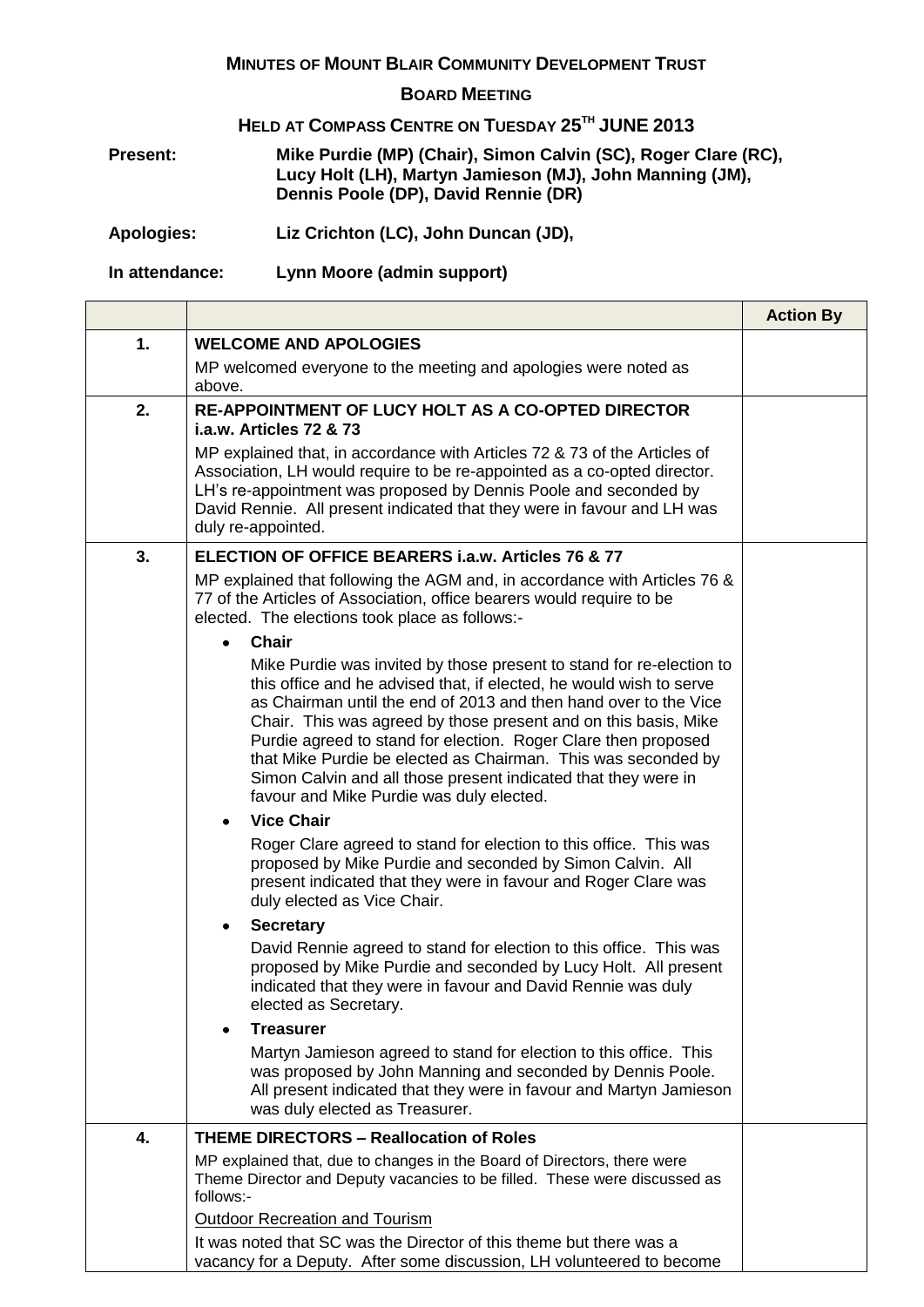|    | momm Bian Community Bevelopment Trust Lo Cuite Lore                                                                                             | <b>Action By</b> |
|----|-------------------------------------------------------------------------------------------------------------------------------------------------|------------------|
|    | Deputy and this was agreed.                                                                                                                     |                  |
|    | Local Heritage, Culture & Produce - Our Sense of Place                                                                                          |                  |
|    | LC would continue as Director of this theme with DR as Deputy.                                                                                  |                  |
|    |                                                                                                                                                 |                  |
|    | <b>Community And Recreational Facilities</b>                                                                                                    |                  |
|    | RC remained Director of this theme and there was a vacancy for a Deputy.                                                                        |                  |
|    | Infrastructure And Renewable Energy                                                                                                             |                  |
|    | JM was noted as being Director of this theme and there was a vacancy for a                                                                      |                  |
|    | Deputy.                                                                                                                                         |                  |
|    | <b>Access To Services And Improved Transport</b>                                                                                                |                  |
|    | MP advised that MJ had moved from Deputy to Director of this theme and                                                                          |                  |
|    | there was now a vacancy for a Deputy.                                                                                                           |                  |
|    | Roads, Traffic, Lay-bys and Signage                                                                                                             |                  |
|    | DP was noted as being Director of this theme and there was a vacancy for a                                                                      |                  |
|    | Deputy.                                                                                                                                         |                  |
|    | Housing and Jobs                                                                                                                                |                  |
|    | DR was noted as being Director of this theme with LC as Deputy.                                                                                 |                  |
|    | MP advised that he would take responsibility for speaking to Directors who                                                                      |                  |
|    | could fill the vacancies for Deputies where required.                                                                                           | <b>MP</b>        |
| 5. | <b>APPLICATIONS FOR TRUST MEMBERSHIP</b>                                                                                                        |                  |
|    | DR reported that, at the AGM, there had been 2 new applications for<br>membership. DR also drew attention to a flyer which had been circulated  |                  |
|    | to attract further membership applications.                                                                                                     |                  |
| 6. | <b>MINUTES OF LAST MEETING</b>                                                                                                                  |                  |
|    | The minutes circulated prior to the meeting were discussed by those<br>present. Attention was drawn to Page 2 under the heading "Infrastructure |                  |
|    | & Renewable Energy". It was noted that the name recorded as Mike                                                                                |                  |
|    | Chandler, should read Mike Strachan. With this amendment the minutes<br>were accepted as an accurate record of the last meeting. This was       |                  |
|    | proposed by DP and seconded by DR. All present indicated that they                                                                              |                  |
|    | were in favour.                                                                                                                                 |                  |
|    | <b>Matters Arising</b>                                                                                                                          |                  |
|    | <b>Broadband/Community Forest Developments</b>                                                                                                  |                  |
|    | This item was on-going and DR would make contact with Robin Lofthouse                                                                           | <b>DR</b>        |
|    | from Laggan who deals with community projects.                                                                                                  |                  |
|    | <b>Theme Directors' Updates</b>                                                                                                                 |                  |
|    | Community & Recreational Facilities - MP would contact Petrina<br>٠                                                                             | <b>MP</b>        |
|    | Menzies regarding circulating information on the registered                                                                                     |                  |
|    | Childminder via the community website.                                                                                                          |                  |
|    | Access to Services and Improved Transport - MP would contact<br>٠                                                                               |                  |
|    | Petrina Menzies regarding circulating information on the new<br>summer bus service via the community website.                                   | <b>MP</b>        |
|    |                                                                                                                                                 |                  |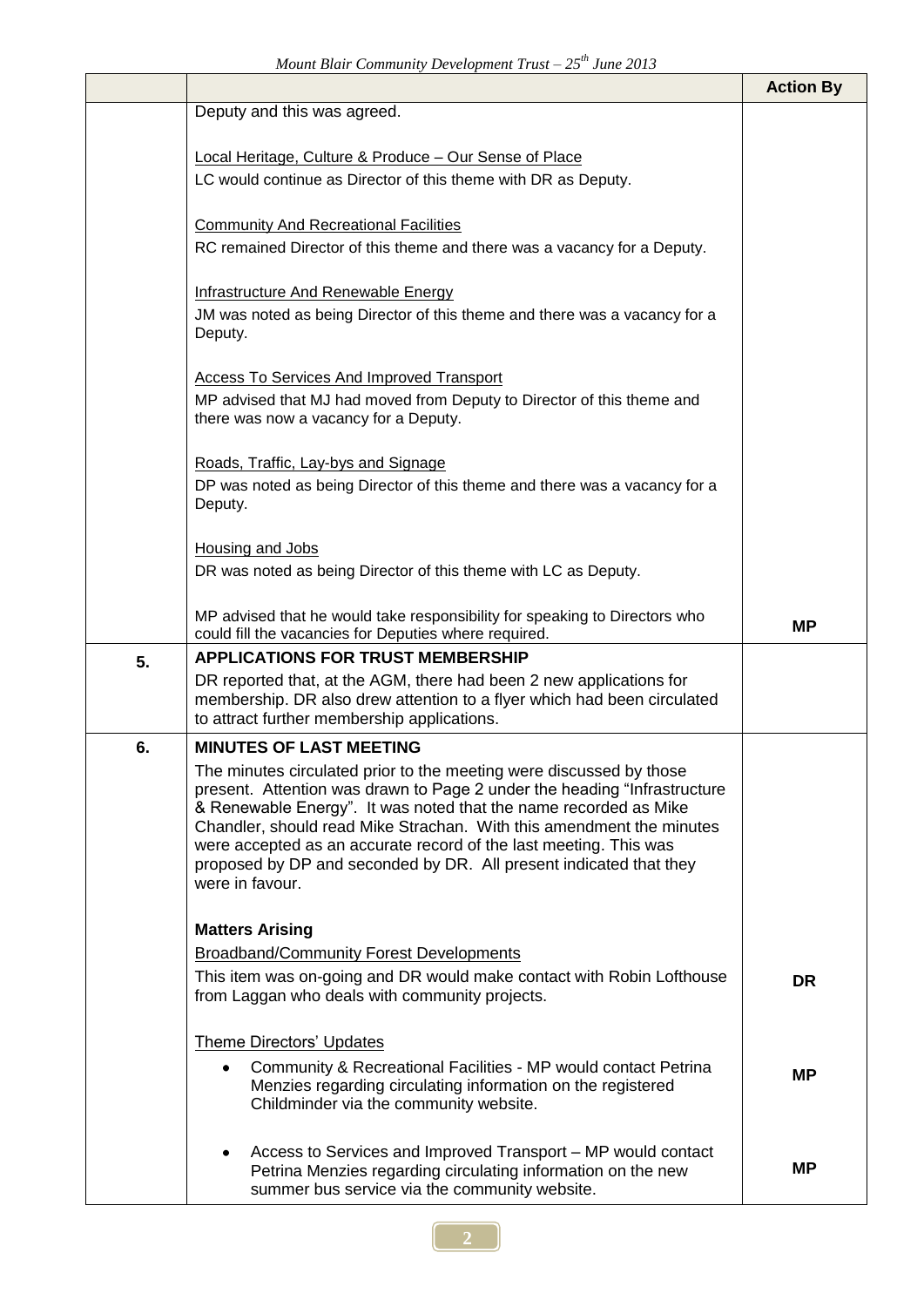|     |                                                                                                                                                                                                                                                                                                                                                                                                                                                                                                                                                                                                                                                                             | <b>Action By</b>   |
|-----|-----------------------------------------------------------------------------------------------------------------------------------------------------------------------------------------------------------------------------------------------------------------------------------------------------------------------------------------------------------------------------------------------------------------------------------------------------------------------------------------------------------------------------------------------------------------------------------------------------------------------------------------------------------------------------|--------------------|
|     | Oil Buying Scheme<br>MP advised that he had been in touch with the Kirkmichael Community<br>Shop regarding this proposal. A full update would be provided at the next<br>meeting.                                                                                                                                                                                                                                                                                                                                                                                                                                                                                           | <b>MP</b>          |
| 7.  | FINANCIAL REPORT, INCLUDING INTERNET BANKING PROPOSAL<br>MJ reported that since the last meeting, a total of £2000 had been spent<br>on the Archive Project for equipment and staff remuneration, thereby<br>reducing the previous balance of £17,026.<br>Following the AGM and previous resignations of Directors changes to                                                                                                                                                                                                                                                                                                                                               |                    |
|     | signatories for banking including internet banking were required. It was<br>agreed that the new signatories would be RC, DR, MJ and MP. From<br>whom, any 2 would need to authorise each transaction. There were forms<br>to complete and all 4 were asked to remain at the end of the meeting to<br>complete these.                                                                                                                                                                                                                                                                                                                                                        | <b>RC/DR/MJ/MP</b> |
| 8.  | <b>FUTURE FUNDRAISING EVENT - PROPOSED AUTUMN CEILIDH</b>                                                                                                                                                                                                                                                                                                                                                                                                                                                                                                                                                                                                                   |                    |
|     | MJ confirmed that he was in agreement with the proposal to hold a Ceilidh<br>at Kindrogan November. He would identify some suitable dates and<br>advise of these at the next meeting. With regard to the organisation of the<br>event, it was agreed that MJ would request assistance from the rest of the<br>Board as required.                                                                                                                                                                                                                                                                                                                                            | <b>MJ</b>          |
| 9.  | TRUST DEVELOPMENT & SUPPORT ASSISTANT                                                                                                                                                                                                                                                                                                                                                                                                                                                                                                                                                                                                                                       |                    |
|     | MP read a short letter he had received from Ciara Wilson at SSE advising<br>that the application to Drumderg for funding for the Support Assistant had<br>been unsuccessful. It was noted that Drumderg would be willing to receive<br>another bid for future funding and discussion took place on progressing                                                                                                                                                                                                                                                                                                                                                              |                    |
|     | this for the next Panel Meeting and, in addition, to pursue matched funding<br>from another organisation such as PKAVS. LH offered to project manage                                                                                                                                                                                                                                                                                                                                                                                                                                                                                                                        | LH                 |
|     | the next application to the Drumderg Panel, for which the deadline was 6 <sup>th</sup>                                                                                                                                                                                                                                                                                                                                                                                                                                                                                                                                                                                      | LH                 |
|     | August. In addition, she agreed to try to attend a PKAVS session prior to<br>this. MP would now forward the original application to LH along with the<br>relevant appendices and agreed to assist LH with this new application.                                                                                                                                                                                                                                                                                                                                                                                                                                             | <b>MP</b>          |
| 10. | <b>APPOINTMENT OF NEW DIRECTORS</b>                                                                                                                                                                                                                                                                                                                                                                                                                                                                                                                                                                                                                                         |                    |
|     | MP noted that 3 directors had resigned from the Board during the last few<br>months. According to the Articles of Association, the Trust could have 12<br>Member Directors and MP advised that it would be beneficial to have 3<br>new directors appointed. Those present were asked to give some thought<br>to which Trust Members could be approached and invited to become<br>Board members. During the discussion which followed, there were a few<br>suggestions made and these would be pursued and an update given at the<br>next meeting.                                                                                                                           | <b>ALL</b>         |
| 11. | THEME DIRECTORS' UPDATES                                                                                                                                                                                                                                                                                                                                                                                                                                                                                                                                                                                                                                                    |                    |
|     | <b>Outdoor Recreation and Tourism</b>                                                                                                                                                                                                                                                                                                                                                                                                                                                                                                                                                                                                                                       |                    |
|     | SC reported that the day he had organised to clear the core forest paths<br>had been extremely successful and he had been very pleased with the<br>results. SC went on to speak of an email he had received from Andrew<br>Barrie (AB) of the P&K Countryside Trust asking for collaboration with the<br>MBCDT with way-marking and identifying walking routes around<br>Kirkmichael. It was necessary to identify a source of funding for this and a<br>suggestion had been made that if AB wished organise a community<br>meeting at which he could give powerpoint presentation, the Trust would<br>support the meeting and may be willing to work with him to assist in |                    |
|     | sourcing some funding. However, it was suggested that AB should also<br>approach other organisations such as the GTA. SC agreed to reply to<br>AB's email confirming support from the Trust.                                                                                                                                                                                                                                                                                                                                                                                                                                                                                | <b>SC</b>          |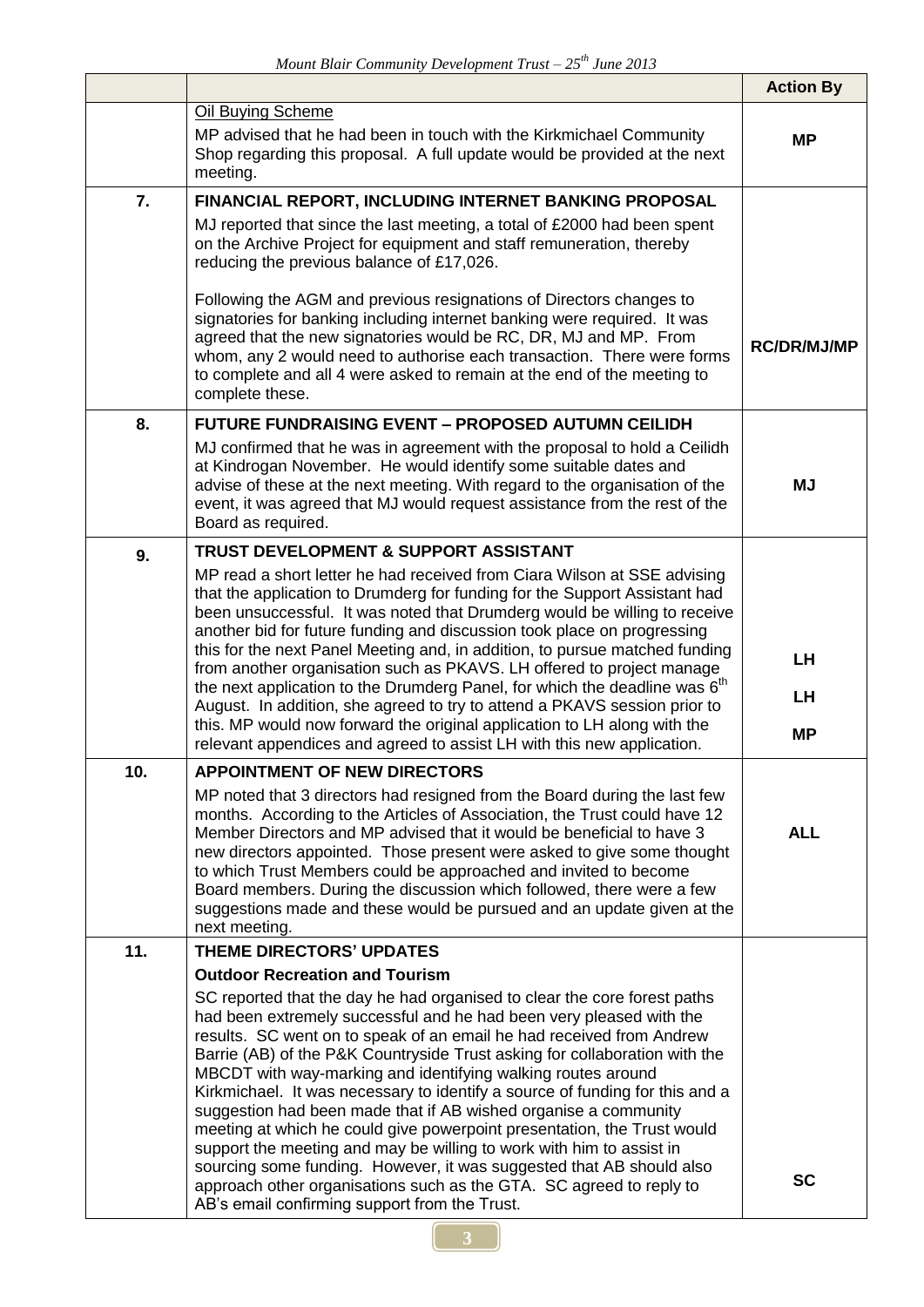|                                                                                                                                                                                                                                                                                                                                                                                                                                                                                                                                                                                                                                                                                                                                               | <b>Action By</b> |
|-----------------------------------------------------------------------------------------------------------------------------------------------------------------------------------------------------------------------------------------------------------------------------------------------------------------------------------------------------------------------------------------------------------------------------------------------------------------------------------------------------------------------------------------------------------------------------------------------------------------------------------------------------------------------------------------------------------------------------------------------|------------------|
| Local Heritage, Culture & Produce - Our Sense of Place<br>LC had previously circulated an update to the Directors by email. She had<br>noted that Archive Officer was progressing well and spoke of how he<br>would have a Stand at The Gathering on Saturday 24 <sup>th</sup> August. MP asked<br>for volunteers from the Directors to take turns manning the Stand during<br>that day. There would only require to be 3 and MP asked for volunteers to                                                                                                                                                                                                                                                                                      | <b>ALL</b>       |
| contact LC to confirm arrangements.<br>DR spoke of an email he would forward to LC regarding a possible source<br>of funding for arts projects.                                                                                                                                                                                                                                                                                                                                                                                                                                                                                                                                                                                               | <b>DR</b>        |
| <b>Community And Recreational Facilities</b><br>RC advised that, now that Hannah Goodman (HG) had resigned and he                                                                                                                                                                                                                                                                                                                                                                                                                                                                                                                                                                                                                             |                  |
| was currently the only Director progressing this theme, he would liaise with<br>Kirkmichael School PTA and report back to the Board on the progress of<br>the village hall and the sports court resurfacing in due course. A                                                                                                                                                                                                                                                                                                                                                                                                                                                                                                                  | <b>RC</b>        |
| suggestion was made that perhaps legal advice could be sought to clarify<br>ownership of the land on which these stand. MP would have a discussion<br>with HG with regard to this suggestion and report back to the next<br>meeting.                                                                                                                                                                                                                                                                                                                                                                                                                                                                                                          | MР               |
| <b>Infrastructure And Renewable Energy</b><br>JM spoke of his meeting with Mike Strachan which MJ had also attended.<br>The feedback from this meeting had been the highlighting of the benefits<br>of a potential multi-faceted community woodfuel business. JM advised of<br>the requirements in terms of equipment which could potentially be<br>procured locally and of the possibility of utilising spruce in woodfuel<br>boilers. There was further research required before a business plan could<br>be progressed and JM would contact Bill Watson at Angus Biofuels to<br>gather further information. Once JM had obtained adequate information,<br>demand from the local community would be assessed before progressing<br>further. | <b>JM</b>        |
| <b>Access To Services And Improved Transport</b><br>There was no further progress to report on this Theme and it would be<br>discussed again at the next meeting,                                                                                                                                                                                                                                                                                                                                                                                                                                                                                                                                                                             |                  |
| Roads, Traffic, Lay-bys and Signage<br>DP noted that there was now an agreement for the work on the car park at<br>Enochdhu to be carried out. He confirmed that Invercauld Estate had<br>responded favourably to the proposed work on the lay-by in Upper<br>Glenshee. However, as yet, there had still been no response from<br>Finegand Estate regarding the lay-by near Finegand Farm. MP advised<br>that he will follow up with Finegand Estate directly.                                                                                                                                                                                                                                                                                | MР               |
| <b>Housing and Jobs</b><br>DR had done some research since the last meeting and spoke of the<br>strategy plan adopted by all councils in Scotland. He had obtained<br>information via the internet on Strathmore and the Glens' aerial spatial<br>strategy. This outlines the Council's intention for housing in Strathmore<br>and the Glens including Alyth, Rattray and Blairgowrie. DR had<br>circulated this information to the Board and SC suggested inviting                                                                                                                                                                                                                                                                           |                  |
| someone from the Council to come and speak at a future meeting. MP<br>would put this as a separate agenda item for discussion at the next<br>meeting.                                                                                                                                                                                                                                                                                                                                                                                                                                                                                                                                                                                         | <b>MP</b>        |